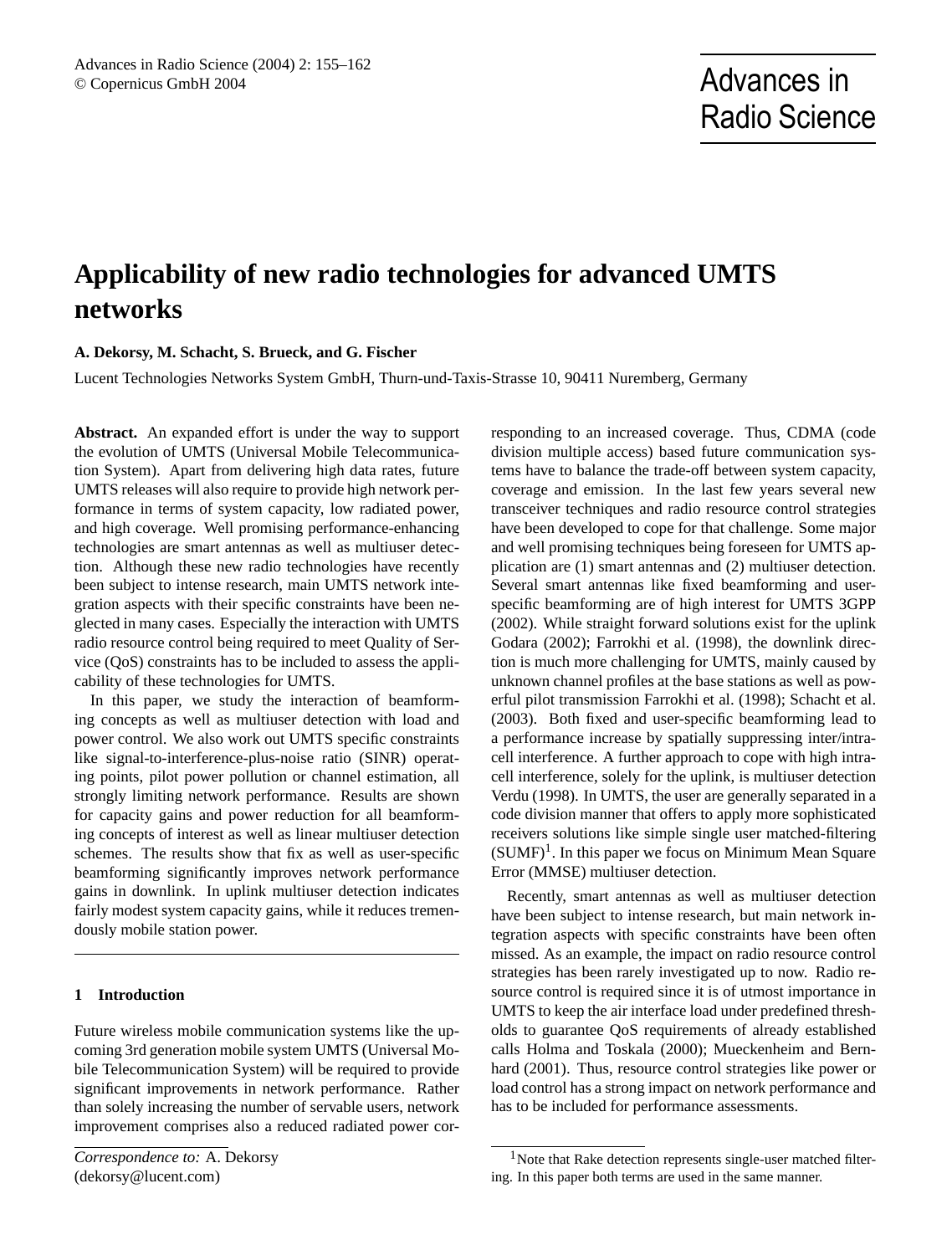The main objective of this article is to discuss UMTS network enhancements by applying smart antennas in downlink and multiuser detection in uplink direction. We depict concepts that are practicable for UMTS application and we gain an insight in their performance subject to UMTS constraints. Note that we restrict our investigations on UMTS dedicated channels only, but we also cover packet data transmission over that channels as well as mixed services. We present relative gain figures in terms of system capacity gain and emission reduction. Smart antennas for downlink beamforming are shown to deliver significantly higher network performance in terms of capacity as well as power reduction. With multiuser detection the performance increase is ambivalent. We observe moderate capacity gains only, but significant power reduction or coverage gains, respectively.

The paper is structured as follows. Section 2 deals with the interaction of beamforming and linear multiuser detection with power control and it introduces UMTS load control. In Sect. 3 we illuminate the beamforming concepts and give detailed system level results. Next, in Sect. 4 we describe multiuser detection for UMTS and we specially focus on the signal-to-interference-plus-noise ratio (SINR) operating points. Detailed network simulations are shown. Finally, Sect. 6 summarizes main aspects.

#### **2 Power- and load control**

#### 2.1 Power-control

The enhancement of UMTS networks by advanced technologies like downlink beamforming or multiuser detection in the uplink requires investigating the interaction of these more sophisticated techniques with given radio resource management algorithms. A general view on power control can be found in the fundamental work by Yates (1995). A more detailed description on combining linear multiuser detection with power control for uplink transmission is reported in Ulukus and Yates (1997). In context with downlink beamforming, Farrokhi et al. (1998) introduced an iterative algorithm that converges to the optimum solution of power control and beamforming by utilizing a virtual uplink. Thus, the more sophisticated problem of downlink beamforming can be solved by leveraging on iterative algorithms known for uplink transmission.

Both, linear multiuser detection as well as beamforming can be interpreted as linear pre-filtering of received user signals. While beamforming acts in space domain, linear multiuser detection acts in the code domain. Thus, it is possible to set up a generic view on combining either beamforming or multiuser detection with power control. In the following, we summarize main aspects for the combination of linear prefiltering with power control being described in detail in the publications mentioned above. We restrict the description to uplink transmission, since the optimum downlink beamforming can be described by an virtual uplink Farrokhi et al. (1998).

The aim of jointly optimizing power control and linear pre-filtering the mixture of asynchronous received signals is to assign users with transmitted power levels so as to minimize the total transmitted power while ensuring a certain quality of service. We define here the quality of service (QoS) in terms of a signal-to-interference-plus-noise ratio (SINR) per user measured at the output of the linear filter. For notational convenience, we indicate the active users by  $i = 1, \ldots, K$  for the remainder of the paper, e.g. the user powers are denoted by  $p_i$  with  $i = 1, ..., K$  and vector  $\mathbf{p} = (p_1, \dots, p_K)^T$  denotes the vector with received powers. The transmitted power is related to the received power by the log-normal distributed shadow-fading path loss coefficient  $h_i$ , i.e.  $p_i = h_i \tilde{p}_i$ , with  $\tilde{p}_i$  as transmitted power of the *i*th user. In the following, we refer our evaluation to the received power.

The SINR of user  $i$  at the output of the linear detector can be expressed by

$$
SINR_i = \frac{\psi_{i,i} p_i}{\sum_{k \neq i}^{K} \psi_{i,k} p_k + \sigma_n^2}.
$$
 (1)

The element  $\psi_{i,k}$  describes the cross-coupling between the  $i$ -th user and  $k$ -th interferer after linear filtering and can be collected in  $K \times K$  matrix  $\Psi$ . The matrix  $\Psi$  includes all system characteristics like user specific signature sequences as well as the user specific mobile radio channel profile. Note, in case of multiuser detection users are separated in a code division multiple access (CDMA) manner where the user specific signature sequences are described by the codes used in the system. UMTS applies Walsh-Hadamard codes of different length also called orthogonal variable spreading factor (OVSF) codes. With beamforming, the users get a finger print in space domain and the user specific signature is given by the array response of the beamforming array Farrokhi et al. (1998); Godara (2002). Finally, note that  $\Psi$  also depends on the linear filter applied. This filter is described by matrix **W** for the remainder of the paper, and each column of **W** represents the filter vector of one specific user. Thus, we can understand matrix  $\Psi$  as function of **W**, e.g.  $\Psi = f(W)$ . With this relation and Eq. (1) we can formulate the optimization problem as

$$
\min_{\mathbf{W}, 0 < p < P_{\text{max}}^L} \sum_i p_i \quad s.t. \quad SINR_i \ge \gamma_i \tag{2}
$$

with  $\gamma_i$  as required and  $SINR_i$  as measured signal-tointerference-plus-noise ratio. Each power is upper limited by the maximum allowable link power  $P_{\text{max}}^L$ . The SINR requirements in Eq. (2) can be reformulated by an inequality of interference constraints Yates (1995):

$$
p_i \ge \mathbf{I}_i(\mathbf{p}, \mathbf{W}) \tag{3}
$$

and

$$
\mathbf{I}_i(\mathbf{p}, \mathbf{W}) = \frac{\gamma_i}{\Psi_{ii}} \left( \sum_{k \neq i}^K \Psi_{ik} p_k + \sigma_n^2 \right)
$$
 (4)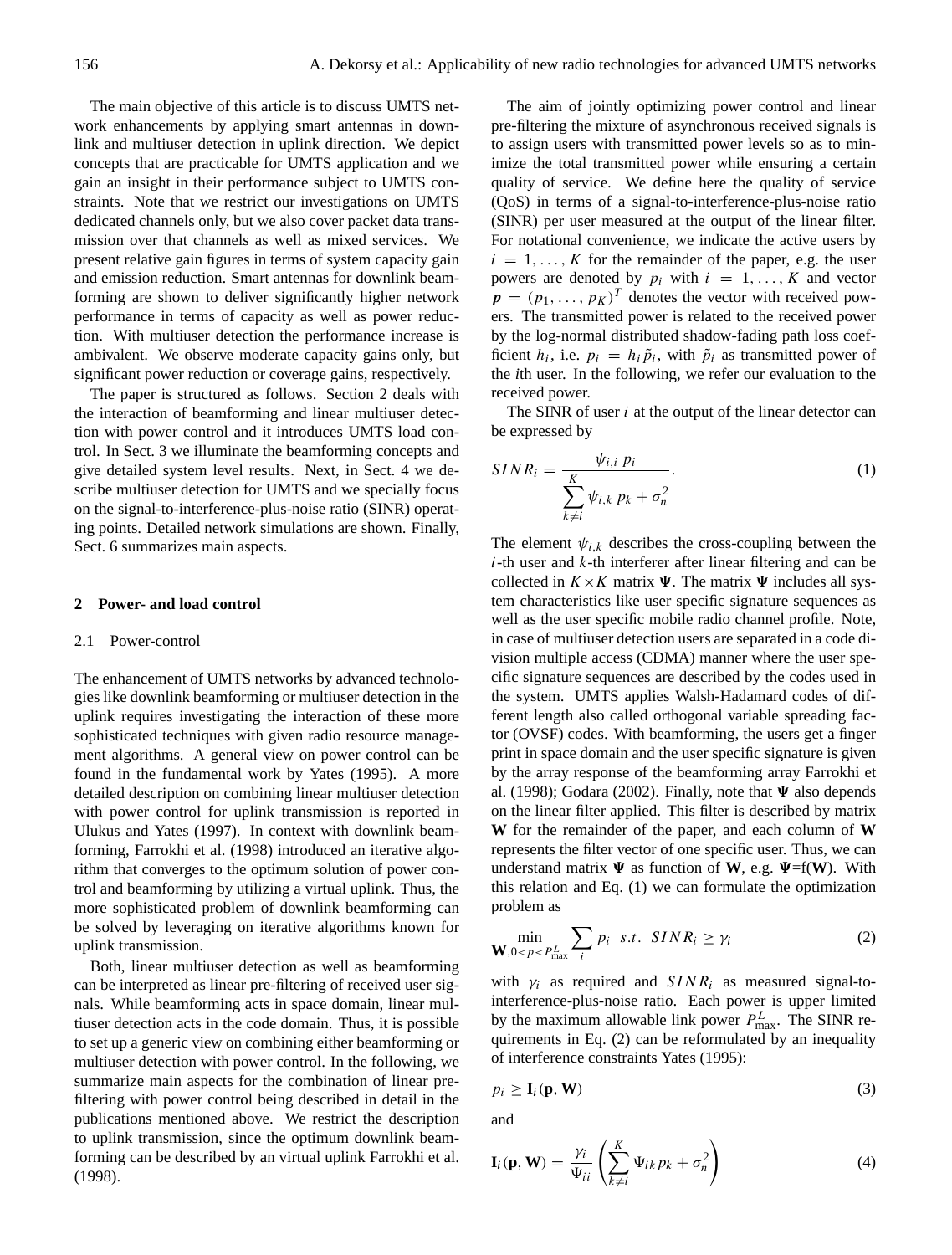describes the effective interference seen by the *i*th user. It is important to note that the problem statement in Eq. (2) is equivalent to the following one, where the optimization with respect to the linear filter is inserted in the constraint set Ulukus and Yates (1997). With Eqs. (2) and (3) the optimization problem can be rewritten in

$$
\min_{\mathbf{p}} \sum_{i} p_i \quad s.t. \quad p_i \ge \min_{\mathbf{W}} \mathbf{I}_i(\mathbf{p}, \mathbf{W}), \quad i = 1, \dots, K \tag{5}
$$

In Eq. (5) the optimization problem is separated in an outer optimization that is defined over the power vector only, while the inner optimization assumes a fixed power vector and is defined over the filter coefficients. Since the powers are fixed over the inner minimization of the interference functions, this minimization can be re-formulated with Eqs. (1) and (4) as follows:

$$
\min_{\mathbf{W}} \mathbf{I}_i(\mathbf{p}, \mathbf{W}) = \min_{\mathbf{W}} \frac{\mathbf{I}_i(\mathbf{p}, \mathbf{W}) p_i}{p_i} = \frac{p_i \cdot \gamma_i}{\max_{\mathbf{W}} SINR_i}.
$$
 (6)

Interpretation of Eq. (6) yields that for fixed power vectors the minimization of effective interference with respect to the filter matrix in the power constraints is equivalent to maximizing the SINR given by Eq. (1). Hence, the MMSE filter is the optimum linear filter solution of the optimization problem Eq. (2) Farrokhi et al. (1998); Yener et al. (2001); Visotsky and Madhow (1999).

In Foschini and Mijanic (1993) it has been recognized for single antenna reception and simple matched-filtering in the code domain  $(W = I)$  that the optimal solution can also be approached iteratively:

$$
p_i(l) = \frac{\gamma_i}{SINR_i(l-1)} \cdot p_i(l-1) \tag{7}
$$

for  $i = 1, \ldots, K$ . Parameter l denotes the l-th iteration step.

Based on the the concept of *standard interference function* introduced in Yates (1995) it has been shown in Ulukus and Yates (1997) that the optimal solution to the power control problem can still be found by an iteration when the matrix filter **W** depends on **p** as it is the case for MMSE. In this case the optimal solution is given by a two-stage iterative algorithm, where within each power update Eq. (7) the MMSE filter has to be re-calculated. Again, the above statement is valid for MMSE multiuser detection as well as MMSE based beamforming Farrokhi et al. (1998); Ulukus and Yates (1997); Yener et al. (2001); Dekorsy and Brueck (2003).

#### 2.2 Load control

Beside link specific power restrictions in Eq. (2) it is of utmost importance in UMTS to keep the air interface load under predefined thresholds, especially in order to guarantee the needed QoS requirements of already established calls. Load control for UMTS dedicated channels composes admission and congestion control. While the first one controls the set up of new calls the latter one is responsible for already established calls. In UMTS the cell specific load can be monitored by measuring the totally radiated or transmitted power of a sector utilizing the power rise in downlink and noise rise in uplink Holma and Toskala (2000); Mueckenheim and Bernhard (2001). The power rise  $PR$  is defined as a sector's total transmit power  $P^{tot}$  over the power  $P_{pilo}$ dedicated to the primary common pilot channel (P-CPICH):

$$
PR := \frac{P^{tot}}{P_{Pilot}},\tag{8}
$$

where the total power  $P^{tot}$  is composed of the sum of all user powers  $p_i$  and the P-CPICH power<sup>2</sup>. Note that the P-CPICH consumes 10% of the maximum transmitted sector power. If Secondary Common Pilot Channels (S-CPICH) exist as used for the fixed beam approach Schacht et al. (2003), they also contribute to  $P^{tot}$ .

For the uplink, the noise rise is defined as:

$$
NR := \frac{I_0}{I_{th}}.\tag{9}
$$

Here  $I_0$  denotes the totally received wide band power at the antenna connector including user signal, interference as well as noise.  $I_{th}$  is the thermal noise power in the 3.84 MHz frequency band. A new call will be established if both the  $NR$  as well  $PR$  remains lower than a maximum allowable threshold. This decision is due to admission control. Moreover, congestion control drops an active subscriber if the NR or P R exceeds a given congestion threshold. A typical value for admission control is 6 dB while for congestion control a typical value is 10 dB Mueckenheim and Bernhard (2001).

## **3 UMTS downlink beamforming**

## 3.1 Beamforming concepts

The concepts to be investigated are 3-sectorization as reference, fixed beam forming (FxB), and adaptive (userspecific) beamforming (ABF). For the remainder of the paper we assume a uniform linear array (ULA) at the center of each cell composed of four antenna elements with halfwavelength spacing. Since UMTS is designed with low data rate signalling feedback channels to obtain high bandwidth efficiency Holma and Toskala (2000), neither the instantaneous channel coefficients nor array response vectors are known at the base station for downlink beamforming. In this paper we assume that the beamforming weights per user are computed in advance by exploiting the long-term spatial characteristics of the uplink channel Godara (2002); Czylwik and Dekorsy (2001). This approach is especially valid when considering practicable beamforming solutions suitable for UMTS applications. However, it requires the same data mix in uplink and downlink. With this assumption of pre-computed, and thus, fixed beamforming weights in the downlink, we only have to control the power.

<sup>2</sup>Further downlink channels are not considered herein.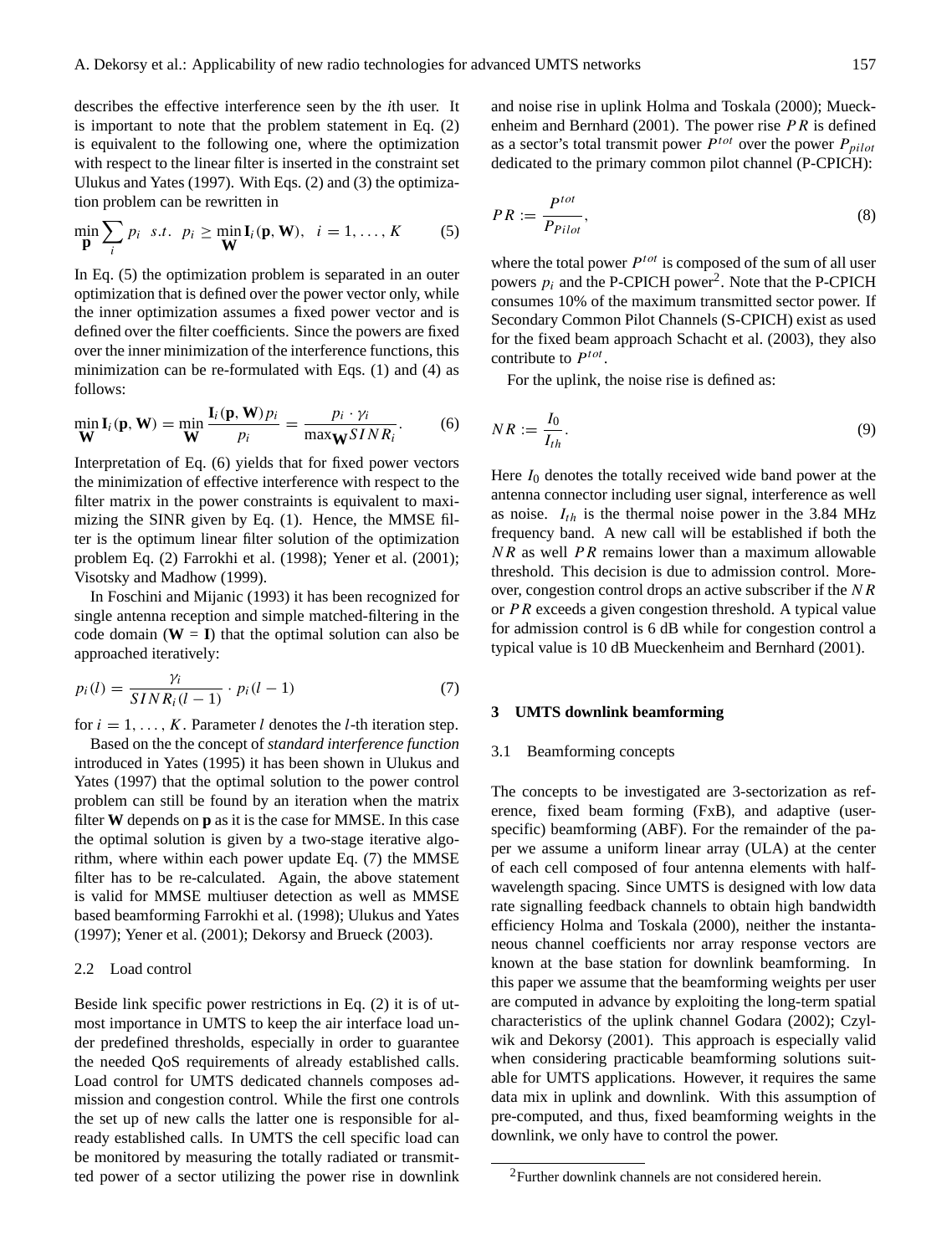**Table 1.** Traffic mix.

| $12.2$ kbit/s | $64.4$ kbit/s | $384$ kbit/s |
|---------------|---------------|--------------|
| 50%           | 40%           | 10%          |

**Table 2.** SINR requirements.

| Data rate     | Downlink SINR requ. | BLER in % |
|---------------|---------------------|-----------|
| $12.2$ kbit/s | 7.4 dB              | 0.7       |
| $64$ kbit/s   | $4.2 \text{ dB}$    | 5         |
| $384$ kbit/s  | $2.7 \text{ dB}$    |           |

#### 3.1.1 Adaptive beamforming

The adaptive beamforming strategy investigated is to maximize the received uplink signal power while maintaining the total interference consisting of intra-, inter-cell interference, and thermal noise. The optimization yields a generalized eigenvalue problem where the optimum beamforming solution  $\mathbf{w}_k^{opt}$  $\frac{p}{k}$  per user k is the generalized eigenvector corresponding to the largest eigenvalue Godara (2002). Note, UMTS suffers strong pilot transmission in the downlink due to powerful P-CPICH transmission. We consider the strong pilot transmission by diagonal loading concepts. Thus, we simply add P-CPICH signal power (weighted by the uplink channel pathloss) on the diagonal elements of the given uplink interference covariance matrix. This diagonal loading weaks nulling of interferers and transfers the beamforming strategy to maximization of the signal-to-noise ratio (SNR). Results not shown herein indicate maximization of SNR to be the preferable adaptive beamforming solution.

A problem ABF has to cope with is the degradation of the channel estimation which can no longer be based on the P-CPICH due to user specific antenna patterns, but has to use the pilot bit sequence on the dedicated physical control channel (DPCCH). Since this sequence is not continuously and sent out with less power than the P-CPICH we assume a worst case degradation of 3 dB 3GPP (2002).

#### 3.1.2 Fixed beamforming

For fixed beamforming the ULA is used to preform a number of fixed beams which cover the area of a standard 120°-sector 3GPP (2002). Assignment of users to beams is based on the maximum received uplink power per beam. In order to allow proper channel estimation and beam identification, an additional S-CPICH is established per beam. Their powers are adjusted to provide the same SINR as on the P-CPICH.

To accomplish downlink beamforming the characteristics of the individual antenna elements have to be considered Czylwik and Dekorsy (2001). Here, we apply antenna diagrams with squared cosine shapes Czylwik and Dekorsy (2001); Schacht et al. (2002). If not declared differently, a 3 dB angular aperture of 120◦ is used.

**Table 3.** SINR gains of beamforming concepts.

|            | Standard Sectorization FxB | ABF |
|------------|----------------------------|-----|
| SINR in dB |                            |     |

**Table 4.** Parameters.

| Path loss                 | <b>COST-HATA</b> |  |
|---------------------------|------------------|--|
| Shadow fading stand, dev. | 8dB              |  |
| Max. base station power   | 43 dBm           |  |
| Cell radius               | 1000m            |  |
| Size active set           | 4                |  |
| Hand-Over Add-margin      | 4 dB             |  |
| Hand-Over Drop-margin     | 6 dB             |  |
| PC step size              | 1 dB             |  |
| PC error, stand. dev.     | 1.5 dB           |  |

#### 3.2 System level investigations

Within this section we work out the performance improvement by smart antennas when combined with UMTS specific radio resource management (RRM) algorithms as power control, handover, and load control Holma and Toskala (2000). It should be stressed that all RRM algorithms investigated are practicable for UMTS. Thus, the main objective here is to work out the performance of beamforming methods applicable for UMTS under the constraint of RRM algorithms and their corresponding parameter settings. We also consider heterogeneous traffic with different data rates listed in Table 1.

The investigation approach was as follows. In a first step, we worked out required SINR values for different UMTS services by detailed physical layer simulations. Note that for UMTS the QoS is expressed by a block error rate (BLER) that corresponds to an SINR on the Dedicated Physical Data Channel (DPDCH). Table 2 lists these required SINRs and their corresponding BLERs.

In order to include spatially formed interference (inter- as well as intra-cell interference) intensive system level simulations were carried out for the beamforming concepts of interest. Table 3 summarizes the gain in terms of an averaged SINR per user after RAKE reception for mixed traffic scenarios. Since fixed beamforming significantly decreases with larger angular spread Schacht et al. (2002) we focus here on an angular spread of 1◦ . Finally, with the results summarized in Table 3 dynamic system level simulations were carried out using a system level simulator including all RRM algorithms mentioned above. The main simulation parameters are listed in Table 4. Note that a UMTS applicable power control algorithm with 1 dB stepsize and log-normal distributed power control error with 1.5 dB standard deviation is used.

Aside from the reduction of the totally emitted power, another important parameter to be investigated is the call-errorrate (CER). The CER is the sum of blocking as well as drop-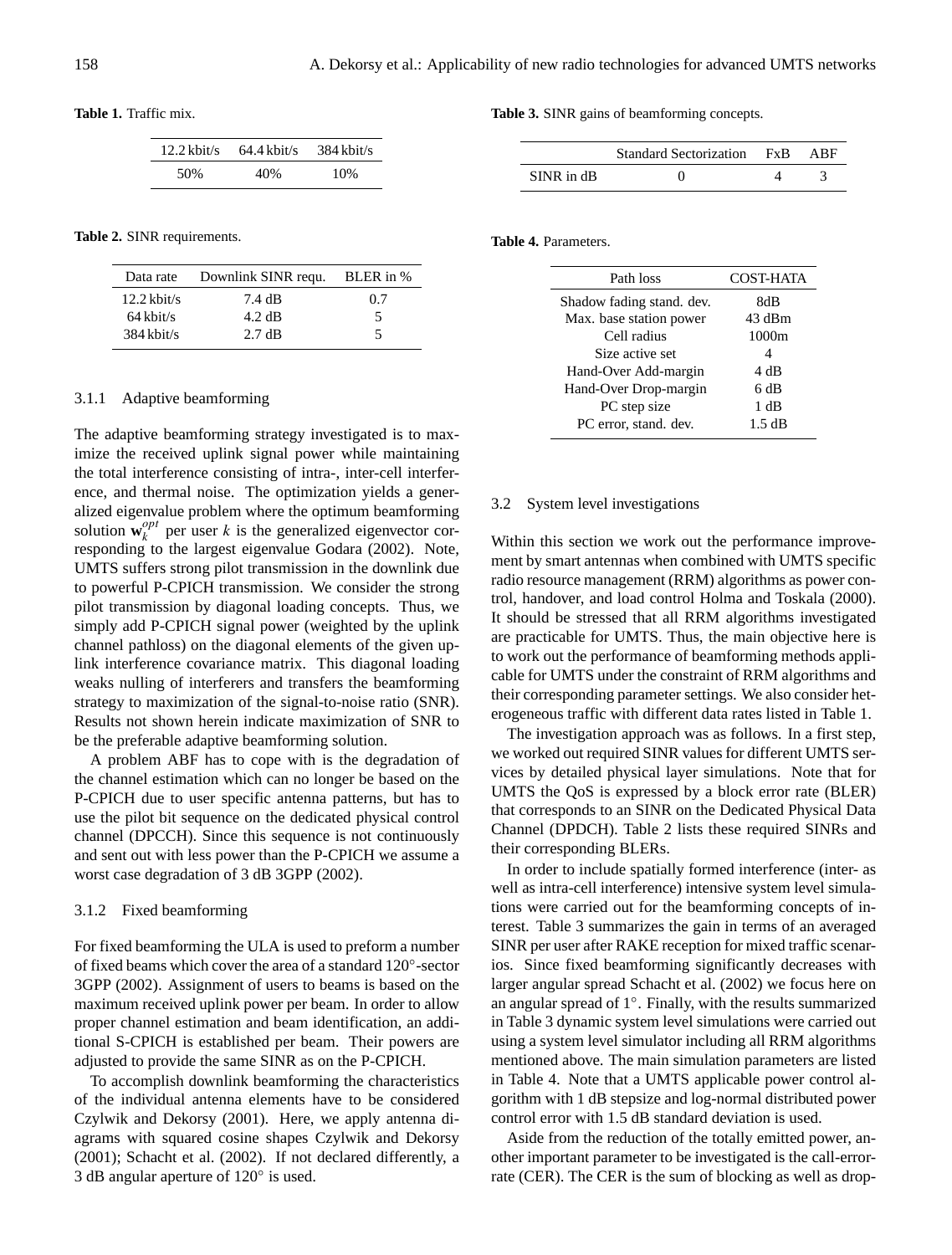

**Fig. 1.** Mean power vs. load per sector, ULA,  $M = 4$  elements.

ping rate of the network. The blocking rate itself is defined by the ratio of the number of blocked calls over the total number of calls. Same holds for the dropping rate, respectively. A call is blocked if at least one of the following events occur: SINR of the P-CPICH is lower than the required one or if the actual power rise is higher than the maximum allowable limit (admission control). We assumed a power rise of 6 dB for blocking. A call drops if at least one of the following events occur: The transmitted power of the user reaches its maximum and the DPDCH (Dedicated Physical Data Channel) can not meet the SINR requirement, or the power rise exceeds its upper limit. Here, the latter aspect defines the congestion control Mueckenheim and Bernhard (2001) and the upper limit is set to 10 dB. To assess the reduction of radiated power, we used the mean power of a sector. Fig. 1 displays the mean power of a sector versus the network load for the different antenna concepts. It is clearly indicated that the beamforming concepts reduce the emitted power by the base stations compared to the reference of 3 sectorization. For adaptive beamforming we find a power reduction of about 2 dB and for fixed beam switching 2.3 dB. The reason for fixed beam to be superior can be explained by (1) an angular spread of 1° that is much more narrow than the beamwidth of a fixed beam, and (2) ABF suffers a high SINR loss of 3 dB due to weak channel estimation on the DPCCH. The results clearly show the potential of beamforming concepts to reduce the emission of UMTS base stations. In addition to emission reduction, beamforming concepts can tremendously improve system capacity. Figure 2 shows the corresponding call-error-rate for the different antenna concepts versus the load per sector. For UMTS services a maximum CER of 2% is often demanded by service providers. The results in Fig. 2 clearly demonstrate that a network with ordinary sectorization is not capable of meeting that restriction for the traffic mix assumed and 10 calls per sector in average. In contrast beamforming concepts can handle the traffic. For user specific beamforming we observed a CER of 1%, while



**Fig. 2.** CER vs. load per sector, ULA,  $M = 4$  elements.

for fixed beam switching the CER is of app. 0.3%. In summary, applying beamforming concepts for UMTS downlink transmission leads to a reduction of an averaged totally transmitted power per base station of approx. 2–2.5 dB with an additional reduced call-error-rate.

## **4 Multiuser detection for UMTS**

Besides beamforming multiuser detection represents another approach to cope with high co-channel interference of CDMA based systems. In this paper, we consider MMSE multiuser block detection for asynchronous mixed service UMTS networks. The basic modulation scheme of the UMTS uplink is BPSK whereby the user data are mapped onto antipodal in-phase bits, while control (pilot, power control) information are mapped onto antipodal quadraturephase bits Holma and Toskala (2000). The control and data bit sequences are spread by mutually orthogonal Walsh codes (Orthogonal Variable Spreading Factor (OVSF) codes). The resulting spread time-slot signal is scrambled by a mobilespecific scrambling code. UMTS offers to apply long as well as short scrambling codes. Short scrambling codes with length of 256 chips (one control symbol) allow significant reduction in complexity and are assumed in this paper. Multiuser detection in asynchronous transmission can only be performed optimally by considering a signal block of appropriate length Verdu (1998), here denoted by L. Depending on its data rate user *k* transmits *N(k)* symbols within this period of length *L*. As an example, a voice user of rate 12.2 kbit/s applies Walsh codes of length 64 resulting in  $N(k) = 40$  symbols per block of length  $L = 2560$  chips. Moreover, in this paper inter-cell interference is assumed to be proportional to the power in the cell of interest and is modelled by the intercell interference factor *f* Holma and Toskala (2000). This model ensures coupling between sectors of a fully deployed sectorized network.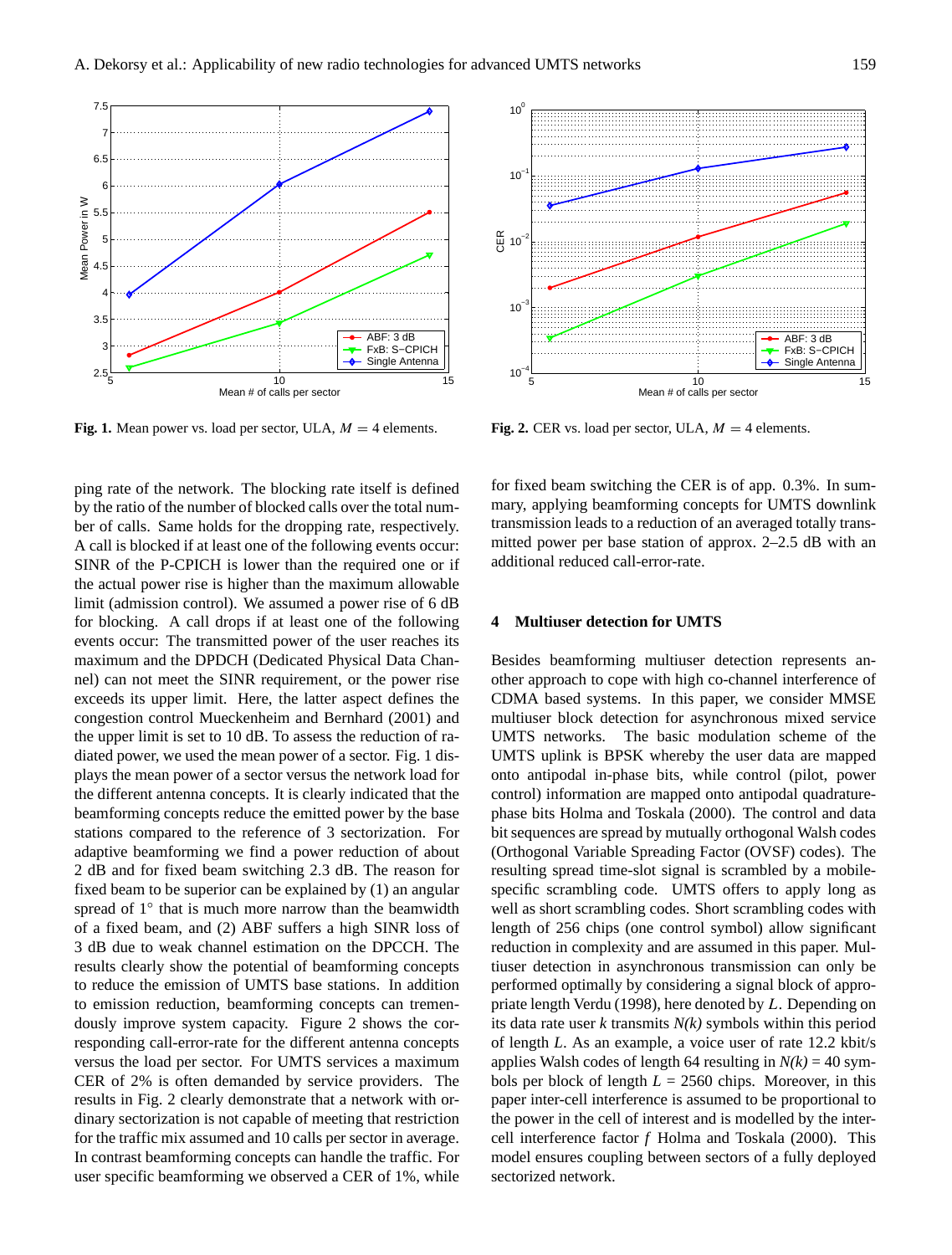

**Fig. 3.** Basic signal processing diagram of DPDCH.

### **5 SINR operating points in UMTS**

This section gives some essential comments on the SINR operating points of multiuser detectors. The link quality in UMTS is defined by the BLER that has to be ensured for the service offered. This BLER corresponds to an averaged SINR. This averaged SINR requirement is measured on the DPCCH, the inner loop (fast) power control has to adjust the transmitted powers in order to ensure the link quality. Note that directly associated with the SINR on the DPCCH is an SINR on the DPDCH. It is common to express the SINR requirement on the DPDCH in terms of energy per information bit versus overall interference, often denoted by  $E_b/N_t$  Holma and Toskala (2000). Be aware that this  $E_b/N_t$ requirement strongly depends on the environment (PedA-, VehA-channel, etc.), on receiver performance as channel estimation algorithms as well as the service offered. Figure 3 shows the basic signal processing diagram of the DPDCH and the corresponding SINR requirements. At the input of the decoder the SINR can be expressed in terms of energy per symbol  $E_s$  while before MUD detection we have the energy per chip  $E_c$ .

These different SINRs are given in linear domain by:

$$
\frac{E_s}{N_t} = \frac{E_b}{N_t} R_c, \quad \text{with } R_c < 1,\tag{10}
$$

where  $R_c$  is the channel coding rate. Moreover, for simple Rake detection we have  $E_c/N_t = E_s/N_t$  1/*SF* with SF as spreading factor of the service. Parameter  $N_t$  takes into account the overall interference seen by the user signal before decoding. If multiuser detection is applied the MUD detector operates on symbol energy basis as indicated by Fig. 3. Hence, the operating point for the MUD detector is given by the  $E_s/N_t$  value that has to be ensured by the inner power control. Table 5 lists some typical  $E_s/N_t$  values for different uplink UMTS services in single rate systems. Under inclusion of these UMTS constraints we obviously obtain very low  $E_s/N_t$  values, and, hence, very low operating points of the multiuser detectors. Note that these SINR operating points represent the former introduced SINR requirement denoted by  $\gamma = E_s/N_t$ . In addition, Table 5 lists required SINR values  $E_c/N_t$  before despreading as well. It is has been shown above that the joint optimization problem Eq. (2) ends up in a MMSE filter solution. But the problem arising with linear MUD is that at low SNR operating points simple RAKE detection (single user matched filtering) converges to the optimum MMSE solution. This is because of



**Fig. 4.** Power of one voice user,  $f = 0.83$ , and  $L = 512$ .

the trade-off between cancellation of intra-cell interference and the drawback of noise enhancement that is inherent in linear filtering in general. This property of linear MUD was intensively worked out in the past and is well known in literature, e.g. Verdu (1998).

#### 5.1 System-level investigations

In the following we show results of linear MMSE block detection in asynchronous mixed-service UMTS networks. For asynchronous transmission we have to consider a signal block of appropriate length that is here chosen to be  $L = 512$ . Within this paper, the service mix composes voice with rate 12.2 kbit/s (service 1) and data transmission with rate 64 kbit/s (service 2), refer to Table 5. The relative user delays are up to  $\tau_{\text{max}} = 30$  chips to take into account asynchronous transmission. We focus on 6-sector networks with cell radius of 1000 m, and the fractional cell loading factor is chosen to be  $f = 0.83$  Holma and Toskala (2000). Thus, the amount of inter-cell interference a user has to deal with is of 83% of the intra-cell interference the user exposes to. Finally,  $K_1$ and  $K_2$  denotes the load of the voice and data service, respectively, which will both be varied in our investigations in the following. Finally SUMF performance is used as reference throughout the investigations.

Figure 4 shows the required power at the base station receiver of one voice user for different service mixes. In general, we observe that the higher the load is the more power can be saved by MMSE compared to SUMF. Especially an increase of data users results in higher MMSE performance gains. As an example, for  $K_1=20$  and  $K_2=1$  MMSE reduces the power in the order of 1 dB only, while for same number of voice but higher number  $K_2=12$  of data users MMSE results in 3–4 dB less power. Note that voice users have less impact on the MMSE performance gain due their significant lower interference contribution. Although the spreading factor of the data service is four times the voice spreading factor, the SINR requirement of the data service is more relaxed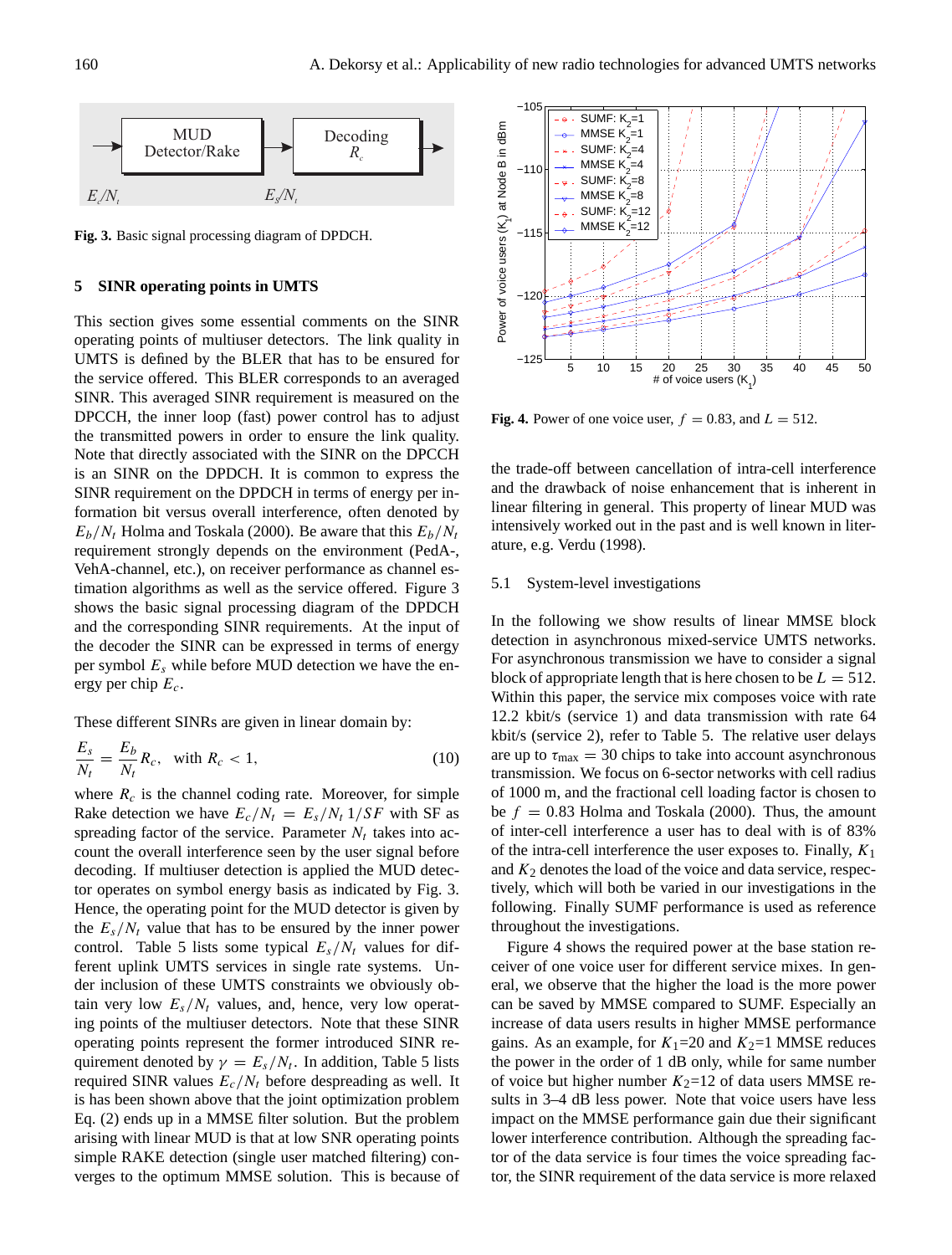**Table 5.** Required SINR values for different UMTS services.

|            |  |                         | Data Rate [kbit/s] BLER [%] SF $R_c$ $E_b/N_t$ [dB] $\gamma = E_s/N_t$ [dB] $E_c/N_t$ [dB] |          |
|------------|--|-------------------------|--------------------------------------------------------------------------------------------|----------|
| $12.2$ 0.7 |  |                         | 64 $\frac{1}{49}$ 4.5 -2.4                                                                 | $-20.46$ |
| 64         |  | 5 16 $\frac{1}{3.75}$ 2 | $-3.7$                                                                                     | $-15.7$  |



**Fig. 5.** MMSE capacity gain for voice,  $f = 0.83$  and  $L = 512$ .

yielding to approximately 3–4 dB more power consumption of the data service to meet its requirement, refer to Table 5. Compared to SUMF the MMSE results in almost identical power reduction for both services which is in the range of 2–3 dB measured for service loads on a noise rise level of 6 dB, refer to Fig. 6. A noise rise level of 6 dB is typical for quoting system capacity.

Also for this noise rise, Fig. 5 depicts the MMSE capacity gains for voice versus data load. The results indicate the higher the data service load the higher the gain for MMSE in terms of voice capacity. But, due to the very low SNR operating points we obtain fairly modest MMSE gains only. As an example, for  $K_2 = 1$  (almost single rate), we observe a capacity increase of voice users in the order of 18% only, while for  $K_2 = 8$  we obtain an MMSE gain of 36%. Even for very high data loads the capacity stays below 60% (note that for single rate data system, i.e. no voice users, the maximum number of servable data users for SUMF at  $NR=6$  dB is 14 users, refer to Dekorsy and Brueck (2003).

Finally, Fig. 6 shows the maximum service loads that can be served by the two detectors for noise rise levels 6 dB and 8 dB. The graphs can be interpreted as "rate-regions" for the given service mix taken of data (64 kbps) and voice (12 kbps) subject to noise rise threshold 6 dB or 8 dB, respectively. Figure 9 clearly indicates how MMSE extends the "rate region".



**Fig. 6.** Maximum service mix load for different noise rise levels.

#### **6 Conclusion**

This paper investigated the applicability of fixed and adaptive beamforming concepts as well as multiuser detection for mixed service UMTS networks. Special interest was given to the interaction of these promising techniques with UMTS power- and load control strategies. For beamforming the focus was on downlink, while multiuser detection was applied in the uplink direction. With the application of smart antennas (ULA with 4 elements) we observed a tremendous reduction of the call-error-rate. On top of higher quality the radiated base station power can be reduced by at least 2 dB. In the uplink, multiuser detection performance enhancements are severely limited by very low SINR operating points. With this restriction, MMSE error block detection shows fairly modest capacity gains. Nevertheless, MMSE results in fair to high power reduction at the mobile station in the range of 2–3 dB.